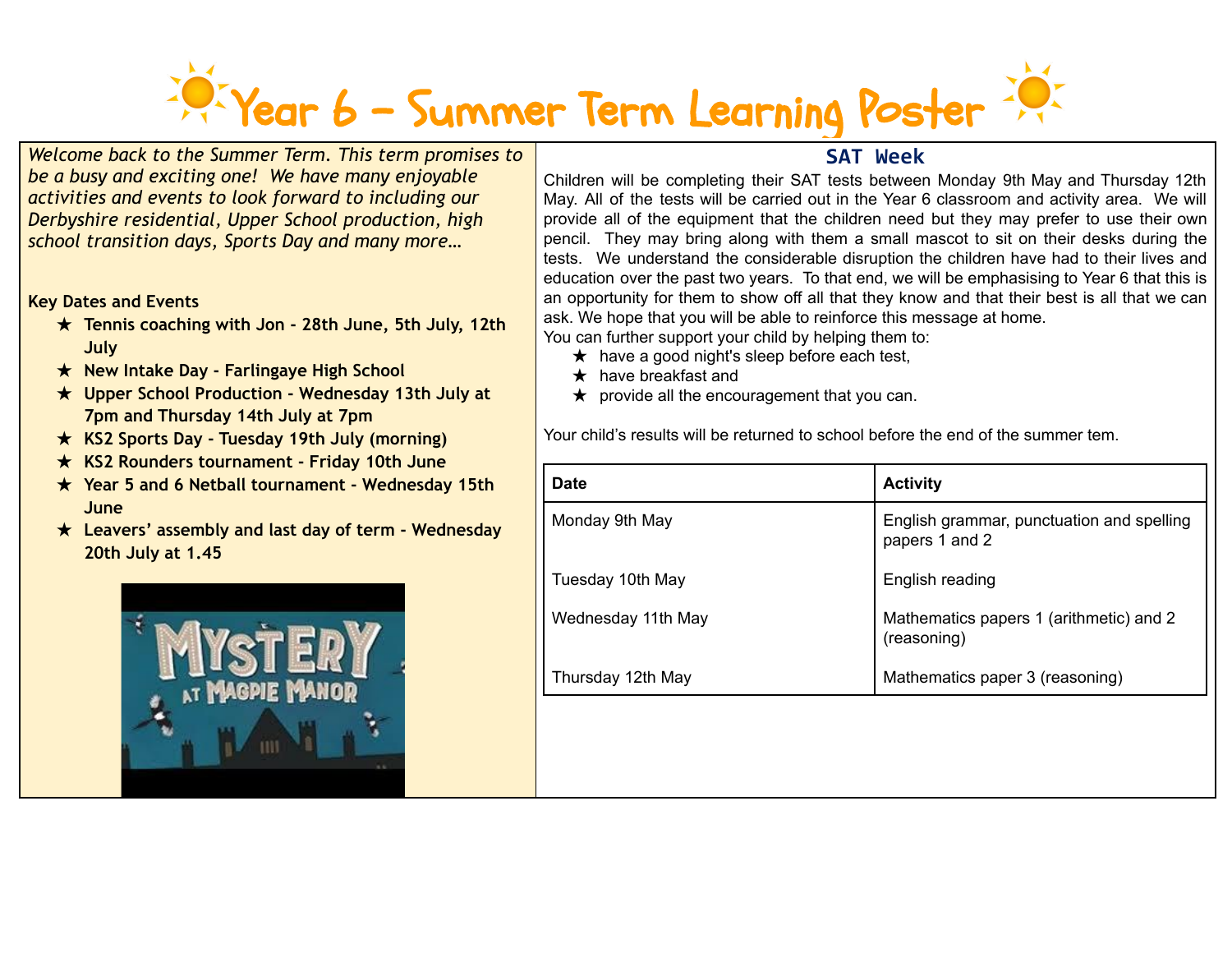## Privear 6 - Summer Term Learning Poster

| <b>Derbyshire</b>                                                                                                                                                                                                                                                                                                                   | Some of the things we will be learning                                                                                                                                                                                                                                                                                                                                                                                                                                                                                                                                                                                                                                                                    |
|-------------------------------------------------------------------------------------------------------------------------------------------------------------------------------------------------------------------------------------------------------------------------------------------------------------------------------------|-----------------------------------------------------------------------------------------------------------------------------------------------------------------------------------------------------------------------------------------------------------------------------------------------------------------------------------------------------------------------------------------------------------------------------------------------------------------------------------------------------------------------------------------------------------------------------------------------------------------------------------------------------------------------------------------------------------|
| 23rd-27th May                                                                                                                                                                                                                                                                                                                       | Children will be working to produce a portfolio of their best written work. This will                                                                                                                                                                                                                                                                                                                                                                                                                                                                                                                                                                                                                     |
| Our residential trip is a fantastic way for the children to demonstrate                                                                                                                                                                                                                                                             | include completing some new written pieces, as well as editing and redrafting some of                                                                                                                                                                                                                                                                                                                                                                                                                                                                                                                                                                                                                     |
| their 7C skills                                                                                                                                                                                                                                                                                                                     | their favourite written tasks from across their time in Year 6.                                                                                                                                                                                                                                                                                                                                                                                                                                                                                                                                                                                                                                           |
| Be confident to try new things like rock climbing and abseiling.                                                                                                                                                                                                                                                                    | With Mrs Ling, the children will be reviewing the basics of Spanish with an                                                                                                                                                                                                                                                                                                                                                                                                                                                                                                                                                                                                                               |
| Be communicative by asking lots of questions.                                                                                                                                                                                                                                                                                       | emphasis on making links with French and English. In Music, we're going to                                                                                                                                                                                                                                                                                                                                                                                                                                                                                                                                                                                                                                |
| Be curious to find out what Blue John is and what happened in the                                                                                                                                                                                                                                                                   | continue working with the glockenspiels and then turn our attention to the                                                                                                                                                                                                                                                                                                                                                                                                                                                                                                                                                                                                                                |
| village of Eyam over 350 years ago.                                                                                                                                                                                                                                                                                                 | songs and music for the upper KS2 production ready for performance in July.                                                                                                                                                                                                                                                                                                                                                                                                                                                                                                                                                                                                                               |
| Be committed to reaching the top of Mam Tor.                                                                                                                                                                                                                                                                                        | This will include the challenge of singing in parts, small groups and hopefully                                                                                                                                                                                                                                                                                                                                                                                                                                                                                                                                                                                                                           |
| Be creative when weaving, painting and making your room the                                                                                                                                                                                                                                                                         | some solos.                                                                                                                                                                                                                                                                                                                                                                                                                                                                                                                                                                                                                                                                                               |
| winning room.                                                                                                                                                                                                                                                                                                                       | In our Art we will be looking at the Derbyshire landscape to inspire our own pieces of                                                                                                                                                                                                                                                                                                                                                                                                                                                                                                                                                                                                                    |
| Show consideration when sharing a room with others.                                                                                                                                                                                                                                                                                 | printing and weaving.                                                                                                                                                                                                                                                                                                                                                                                                                                                                                                                                                                                                                                                                                     |
| Show craftsmanship when trying lots of (new) skills such as:                                                                                                                                                                                                                                                                        | In DT sessions we will be making our own beeswax wraps to take to Derbyshire with us.                                                                                                                                                                                                                                                                                                                                                                                                                                                                                                                                                                                                                     |
| printing, climbing, hill walking, orienteering, weaving, archery.                                                                                                                                                                                                                                                                   | The children will make their own sandwiches each day and use their wraps as an                                                                                                                                                                                                                                                                                                                                                                                                                                                                                                                                                                                                                            |
| We will spend time preparing for the trip and there will be lots of                                                                                                                                                                                                                                                                 | eco-friendly way to keep them fresh.                                                                                                                                                                                                                                                                                                                                                                                                                                                                                                                                                                                                                                                                      |
| opportunities for the children to ask any questions they may have.                                                                                                                                                                                                                                                                  | In our Science sessions we will be focussing on the skills of planning and carrying out                                                                                                                                                                                                                                                                                                                                                                                                                                                                                                                                                                                                                   |
| After half term children will reflect on their time away on                                                                                                                                                                                                                                                                         | experiments and investigations by thinking about questions such as How do penguins                                                                                                                                                                                                                                                                                                                                                                                                                                                                                                                                                                                                                        |
| residential and produce their own Derbyshire Memory books.                                                                                                                                                                                                                                                                          | stay warm? and How does our digestive system work?                                                                                                                                                                                                                                                                                                                                                                                                                                                                                                                                                                                                                                                        |
| PE<br>This half term, we will be focusing on Striking and<br>Fielding skills, where we will cover cricket,<br>rounders and longball. After half term, we will be<br>covering tennis, athletics and preparing for Sports<br>Day. There will also be a number of opportunities<br>to represent the school at competitions and events. | Growing Up and Moving On - Transition to High School and PSHE<br>We know the transition to high school will be on your and the children's minds. Following on from our<br>visit to see Beauty and the Beast, there are a number of things planned to help make this a smooth<br>transition for the children.<br>Farlingaye New Intake Day - Monday 4th July<br>$\bullet$<br>Kevin and Jacqui from 'Just 42' will be working with us for 3 'Moving to High School' sessions<br>Relationships and Sex Eduation - details of our new programme will be sent home separately<br>and in advance of any sessions in school.<br>We hope to welcome a member of the Farlingaye teaching team to speak with Year 6 |

**As the weather improves we hope to be making more us of our outside area once again**